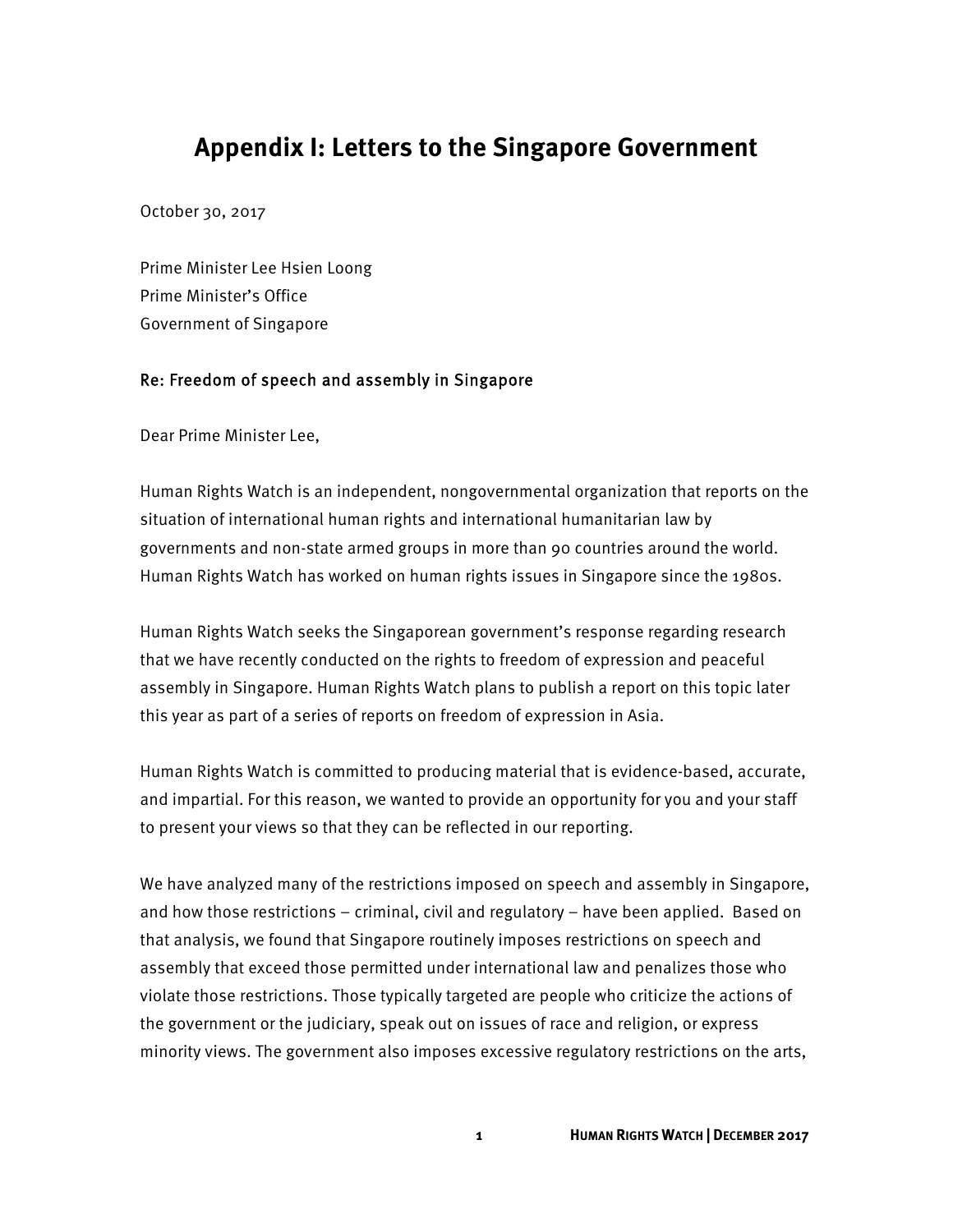frequently censoring or banning works that depict alternative views of history or minority viewpoints, or portray the lives of LGBT individuals in a positive light.

Peaceful public demonstrations and other assemblies are severely limited, and even those who hold gatherings at Speakers' Corner are often harassed and investigated for alleged failure to comply with detailed restrictions on what can be said and who can participate in public gatherings. Foreigners are effectively prohibited from exercising their right to freedom of assembly in Singapore, as they are banned from organizing events or speaking even at Speakers' Corner without a permit, and those permits are routinely denied.

Investigations for even minor offenses are often prolonged and involve what appear to be unnecessary invasions of privacy. Individuals may be called in for hours of questioning, their homes searched, and their mobile phones and computers seized even when there appears to be no investigative need for the police to do so.

We would appreciate any general comments you may have on the government's respect for the rights to freedom of expression and peaceful assembly in Singapore. In addition, we hope that you and your staff can answer the questions below so that your views are accurately reflected in our reporting.

We would very much appreciate any information your offices can provide regarding these questions and the issues they raise. In order to reflect your responses in our report, we would need to receive them no later than 15 November 2017.

We thank you in advance for your consideration.

Sincerely,

Bro al

Brad Adams Executive Director Asia Division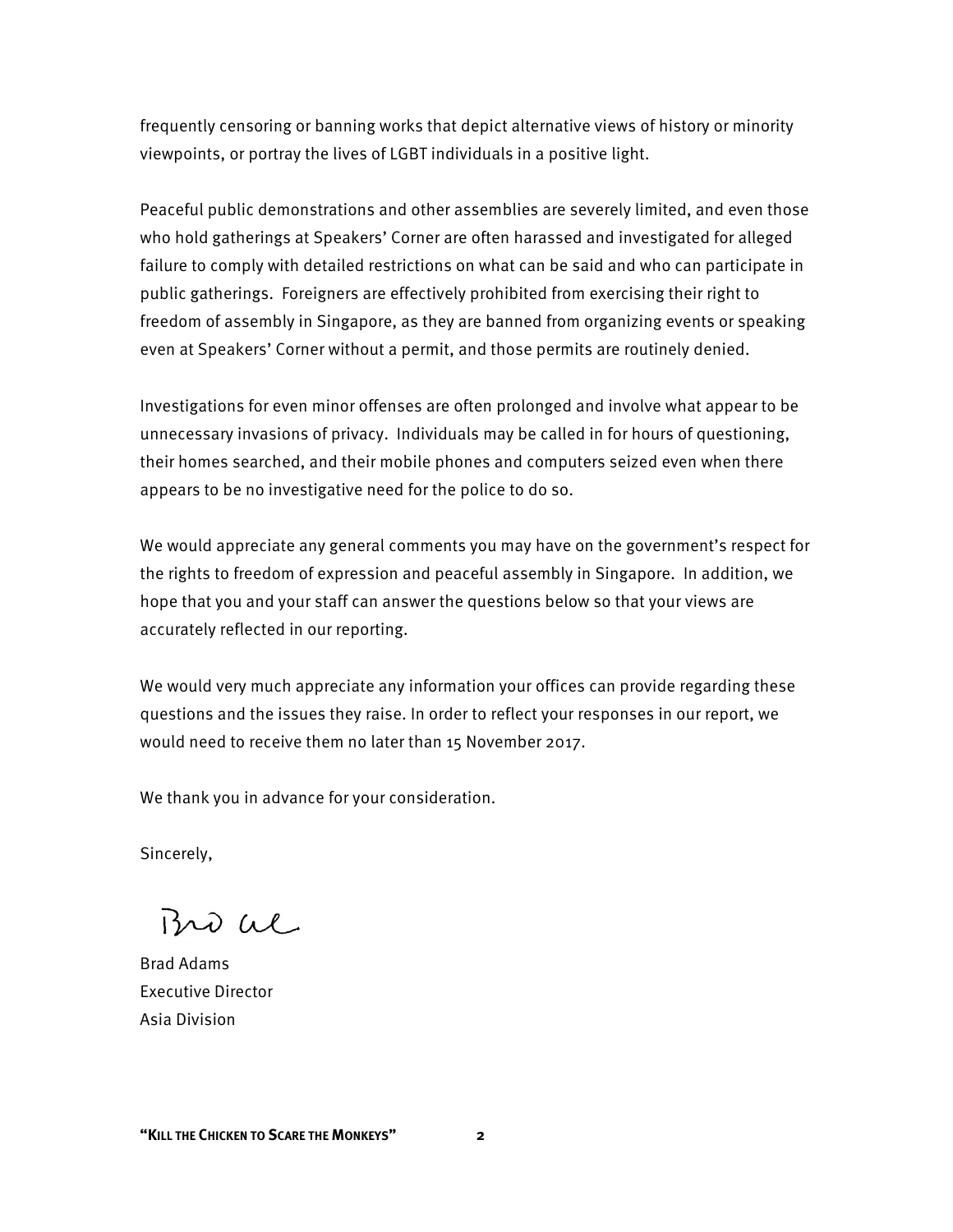## Questions for the Government of Singapore

### 1. Public Order Act

- a. How many investigations have been opened against individuals for violating the permit requirement of the Public Order Act in the past 10 years?
- b. Please list all instances, if any, in which the authorities granted a permit for a "cause-related" assembly or procession in the past 10 years?
- c. Two individuals were arrested in April 2015 after protesting outside the Istana. Were they prosecuted and, if so, what was the outcome of the prosecution?
- d. On January 21, 2017, a group of largely Indian nationals were investigated for gathering in Sembawang Park without a permit. What action, if any, was taken against those individuals, including prosecution, revocation of work permits, deportation or other action?
- e. What is the justification for having plainclothes police officers monitoring gatherings at Speakers' Corner and photographing the participants?
- f. What is the justification for requiring a permit for an indoor meeting if a foreigner will be speaking?
- g. The police informed the organizers of Pink Dot that, under the new rules governing Speakers' Corner, any foreigner even present at Speakers' Corner would be considering a "participant" and thus in violation of the law. What is the justification for preventing foreigners from even observing assemblies at Speakers' Corner?

## 2. Administration of Justice (Protection) Act

- a. Many countries have now abolished the offense of "scandalizing the court" as incompatible with freedom of speech. Singapore chose, instead, to codify it in legislation last year. Why does the government believe that criticism of the judiciary should be a criminal offense?
- b. The restrictions on discussion of "pending" cases in the Administration of Justice (Protection) Act are extremely broad. Given that Singapore has abolished jury trials and cases are handled by professional judges who should be capable of ignoring commentary from outside the courtroom, why did the government feel the need to impose such broad restrictions on the discussion of pending cases?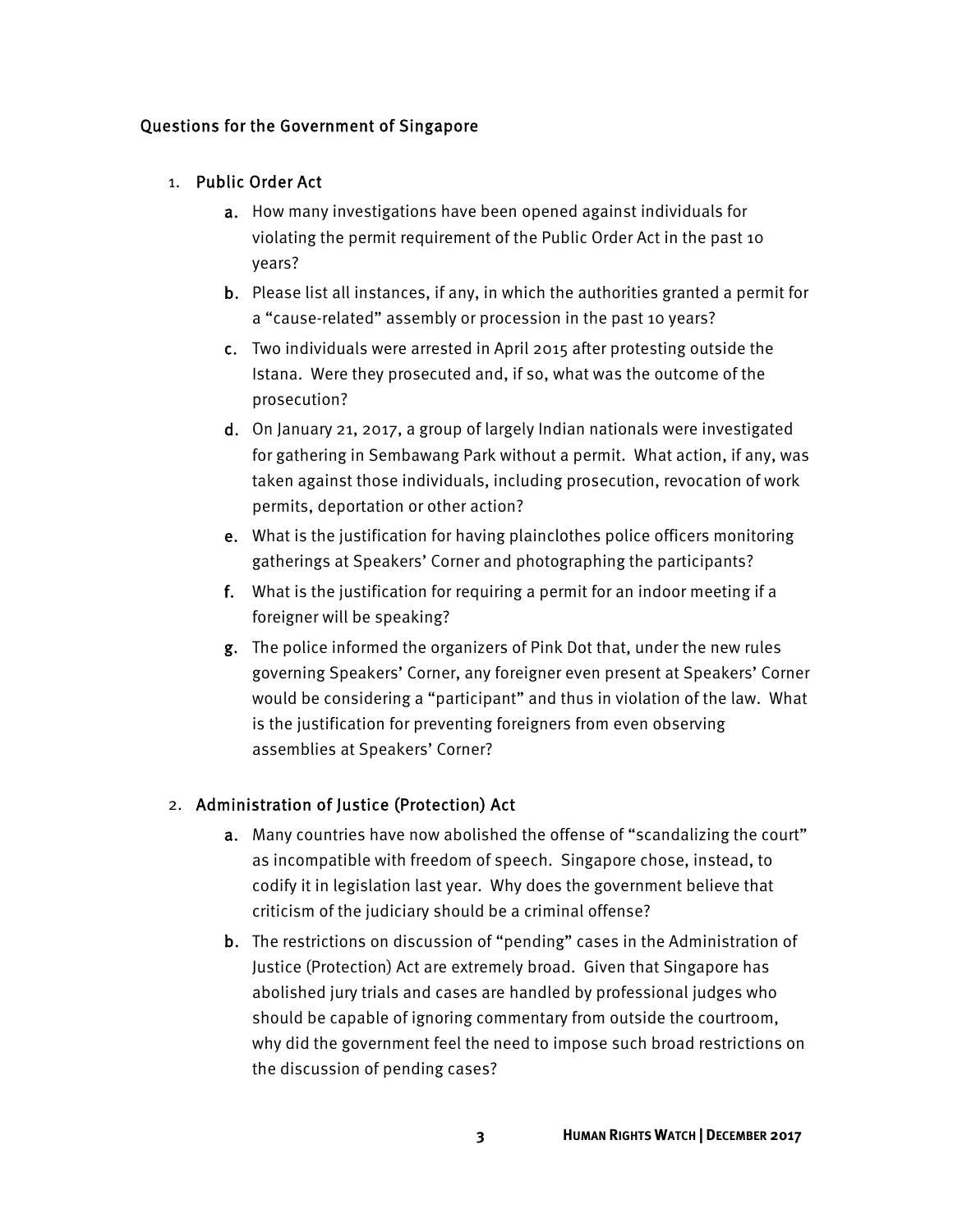- c. How does the government justify exempting itself from the limits on discussion of pending proceedings?
- d. When will the law be gazetted and come into force?

#### 3. Parliamentary Elections Act

- a. In May 2016, Teo Soh Lung and Roy Ngerng were investigated for violation of the ban on election advertising during the "cooling-off" period for posts on their personal Facebook pages. What is the government's basis for treating personal Facebook and blog posts as election advertising?
- b. Neither Teo Soh Lung nor Roy Ngerng denied making the posts at issue, and yet the police searched both of their homes and seized computers and mobile phones. At the police station, Ngerng was required to disclose the passwords to his social media accounts. What is the investigatory justification for seizing and searching electronics when there is no dispute about who posted the information that is the subject of the investigation? Does either the government or the police force have a policy on when searches and seizures of electronics are appropriate?

#### 4. Impact of Police Warnings

a. In the case of Wham Kwok Han Jolovan v. Attorney General, [2015] SGHC 324, the applicant sought to quash a "stern warning" issued by the police on the grounds that the existence of the warning might prejudice him in future proceedings. The court rejected the application, holding that a "stern warning" by the police is "no more than an expression of the opinion of the relevant authority that the recipient has committed an offense." However, when "stern warnings" were issued to Kumaran Pillai, Alfred Dodwell and Ravi Philemon in February 2017, after an investigation into possible violations of the Parliamentary Elections Act, the Singapore Police issued a press release in which they stated: "Should any of the parties commit similar offences in subsequent elections, the stern warning that was administered can be taken into consideration in the decision to prosecute." Is it the position of the government that stern warnings can, in fact, have consequences in future prosecutions, or was this an error on the part of the Singapore Police Force?